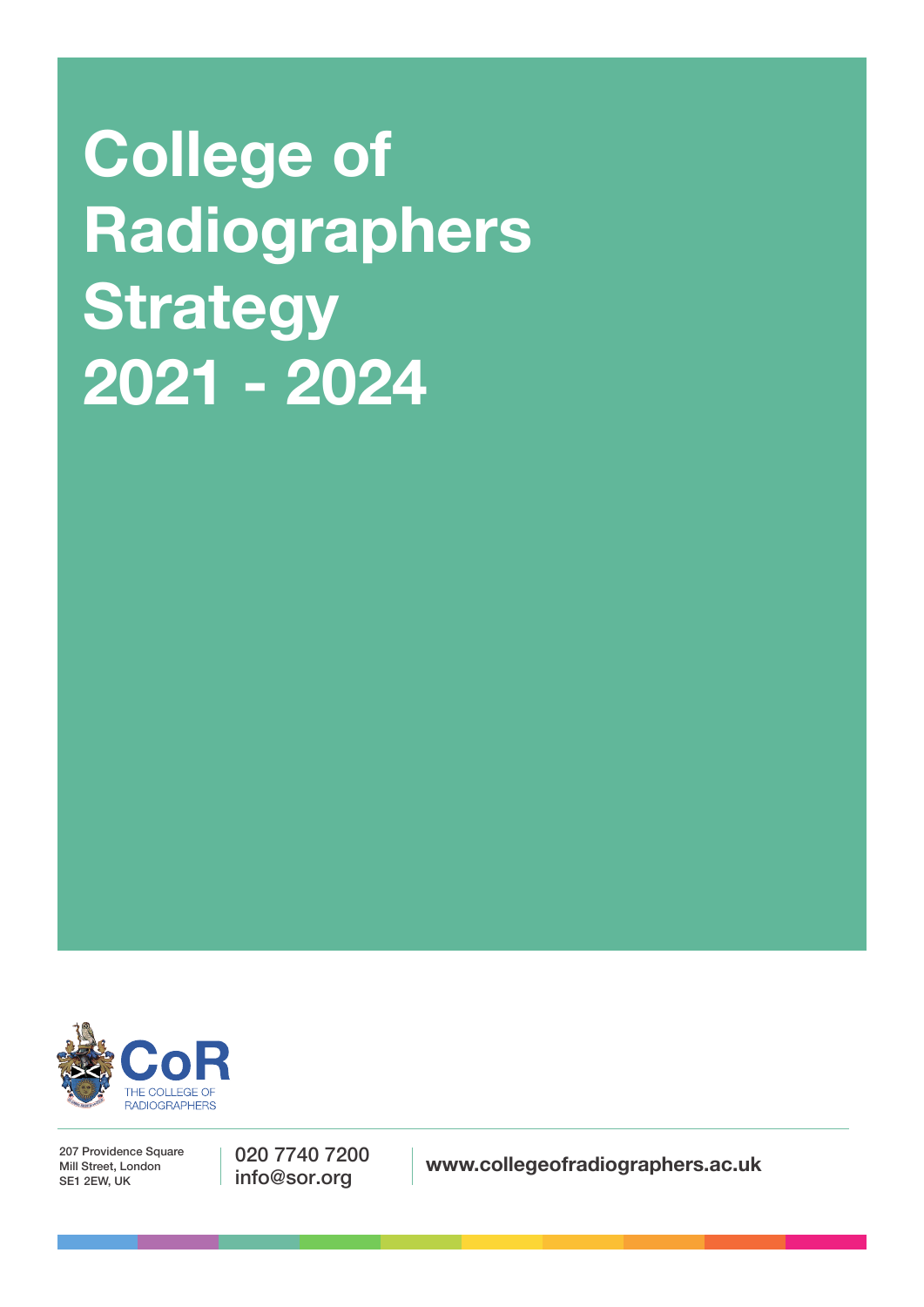## **Our Objectives**

To promote and develop for the public benefit the science and practice of radiography and radiotherapeutic technology and allied subjects.

To promote study and research work in radiography and radiotherapeutic technology and allied subjects and to publish the results of all such study and research.

To further public education.

## **Our values**

We believe in equality, integrity and advocacy. We behave with courtesy and transparency and are dedicated to serving patients, the public and radiography professionals.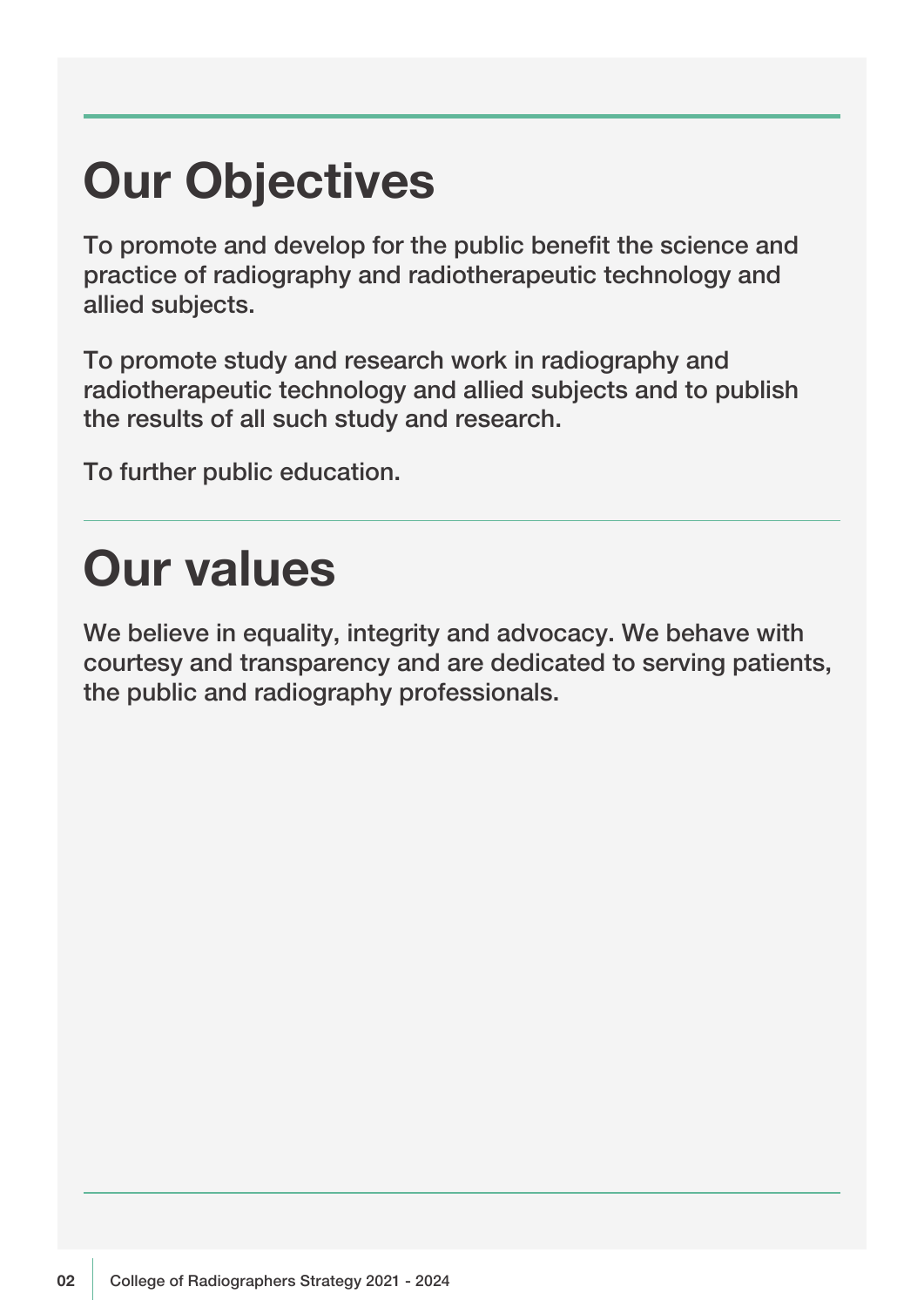## **Our Priorities**

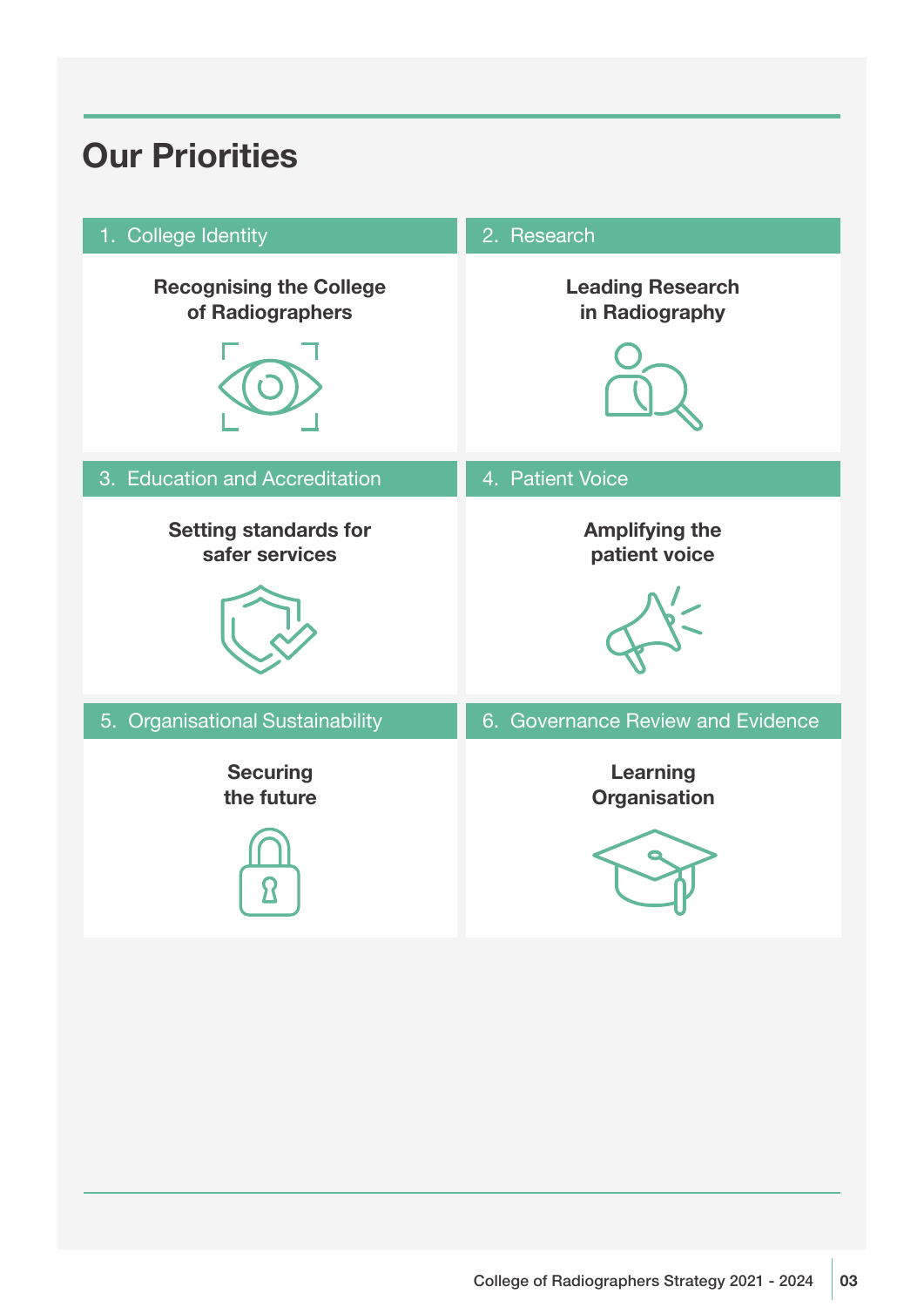| <b>Strategic Priority</b>                         | <b>Strategic Objectives</b>                                                                                                                                                                                                                                                                                                                                                                                                                                                                                                 |
|---------------------------------------------------|-----------------------------------------------------------------------------------------------------------------------------------------------------------------------------------------------------------------------------------------------------------------------------------------------------------------------------------------------------------------------------------------------------------------------------------------------------------------------------------------------------------------------------|
| 1. Recognising<br>the College of<br>Radiographers | • CoR, its role and remit will be understood by external<br>stakeholders and the public<br>• CoR role, remit and relationship to the SoR will be<br>understood by SoR members<br>• Trustees are confident that their governance of the charity is<br>appropriate. CoR and SoR staff are confident in identifying<br>CoR work and communications                                                                                                                                                                             |
| 2.<br><b>Leading Research in</b><br>Radiography   | • CoR remit to lead research will be recognised and valued by<br>the radiography profession<br>• CoR Research Strategy will achieve all objectives<br>• Research stakeholders will recognise the impact of CoR<br>support for Research<br>• Relaunched CoRIPS will secure funding support for<br>the future<br>• CoR Doctoral fellowships and grants will support<br>professionals developing the radiography evidence base<br>• CoR Research will enable the profession to respond to the<br>changing context for practice |
| 3. Setting standards for<br>safer services        | • Radiography education providers recognise the value of<br>programme approval by CoR<br>• Employers and the public understand the role of CoR in<br>assuring service quality<br>• Collaborations (eg ROC; QSI) promote CoR remit in<br>education, development and quality<br>• CoR seen as the lead organisation in responding to changing<br>educational needs<br>• Professionals recognise the value of and seek accreditation<br>of their practice; assistant, practice educator; advanced and<br>consultant levels     |